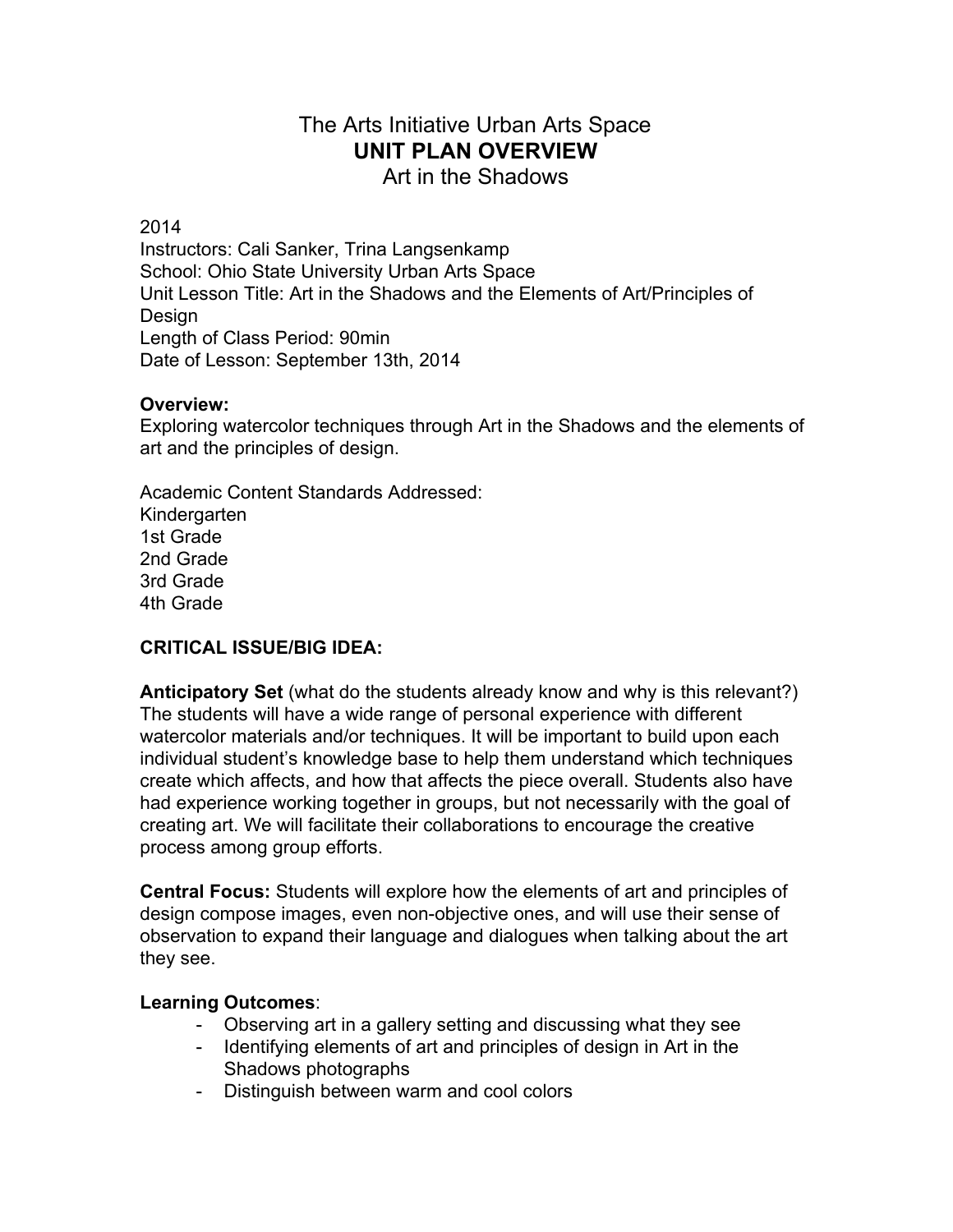- Use 4 different watercolor techniques to create different effects
- Define "collaboration" and work together to create a final product

#### **Essential Questions:**

 When looking at the images, what things do you see? Describe the colors, lines, shapes and textures? How might these images feel if you could touch them?

 What elements of art and principles of design do you see in these images?

What are the differences between warm and cool colors? How do they affect an image?

- How can line, texture and color create pattern, movement and rhythm in an image?

 What are ways that we can create line, texture, color, patterns, movement and rhythm using watercolor paints and techniques?

# **ACTIVITIES/SEQUENCE:**

#### (Stage One): **Performancebased Assessment Objectives**

- Students are first told to look around the Art in the Shadows photo displays. They are encouraged to use their "gallery walk" stance so as to not touch any of the artworks. They observe the photographs and make comments on what they see – what shapes, what colors and what patterns appear in the images. (7 minutes)
- They then are seated and view a presentation on the elements of art and principles of design. The terms are defined with visual examples, and students are asked questions that engage their understanding of the definition. We focus primarily on line, color, texture, pattern, rhythm and movement. (3 minutes)
- For line, we talk about the different kinds of lines and how they create and enhance an image. For color, we discuss the differences between warm and cool colors and have students point to examples of both from the visual reference images. For texture, we talk about the way a flat image can appear to have a physical feel, and students list touch sensations that they can experience through visual art. For pattern, we discuss different ways of making repetition in art, like through repeated lines, shapes, colors or a combination of any of these. We have them identify patterns in art on the slides, but also in the things around them, such as their clothing. For rhythm and movement, we talk about the way our eyes move across an image and how we are directed by line and shape. (10 minutes)
- The students view multiple artworks that example these terms, and are asked to identify what they see using their new vocabulary. They examine works of Van Gogh, contemporary artists and student works, picking out different kinds of line, textures, warm and cool colors and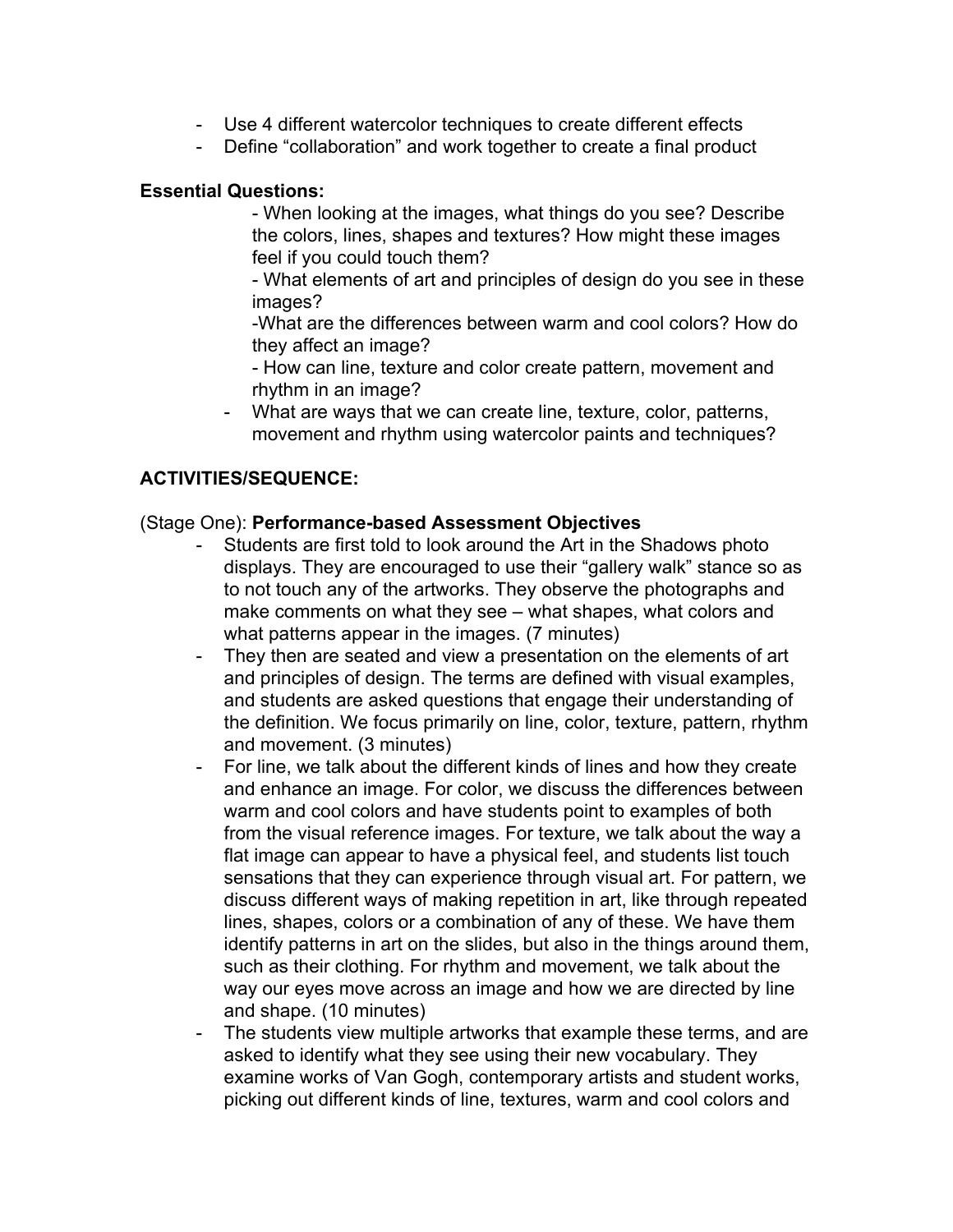the general rhythms of the art. They then return to the Art in the Shadows and describe what they see with their new words. These new observations are similar to what they originally described when observing, but are now enhanced with their new words and art articulation. (5 minutes)

#### (Stage Two): **Performancebased Assessment Objectives**

Instructors will engage students in questions that explore the examples in the presentation through the elements of art and principles of design. Students will be asked to describe what they see, how they feel and what makes them feel that way. Students will be asked what kinds of lines, patterns, textures and colors (warm vs. cool) they see in images. During the collaboration process, groups will be monitored to make sure there is an equal balance of ideas and voices heard from each student.

# **Academic Language Vocabulary:**

-Elements of art: Building blocks used by artists to create a piece of art Principles of design: How we apply the elements of art in creating an image Line: A mark that spans a distance between two points -Warm colors: Reds, oranges, browns, yellows, some purples -Cool colors: Greens, blues, greys, some purples -Texture: The way something feels or would appear to feel in a work of art Pattern: A repeated mark or design Movement: The path that the eye moves along when viewing an image -Rhythm: A visual tempo or beat Collaboration: Working with others on a shared piece of art

# **Preparations**

# **Materials/Resources for the Teachers:**

Three to five work tables depending on class size One table (removed from others) for demonstration

Seperate area for powerpoint presentation

4 squares of 5"x5" watercolor paper for each student

Watercolor sets, brushes and water cups for each student

- Saran wrap
- -Salt

Crayons

Markers

-Small cup of Modge-Podge glue, watered down, for each student

Assorted tissue scraps

-2-3 large, black poster-boards

Rubber cement

(Stage Three): **LEARNING ACTIVITY**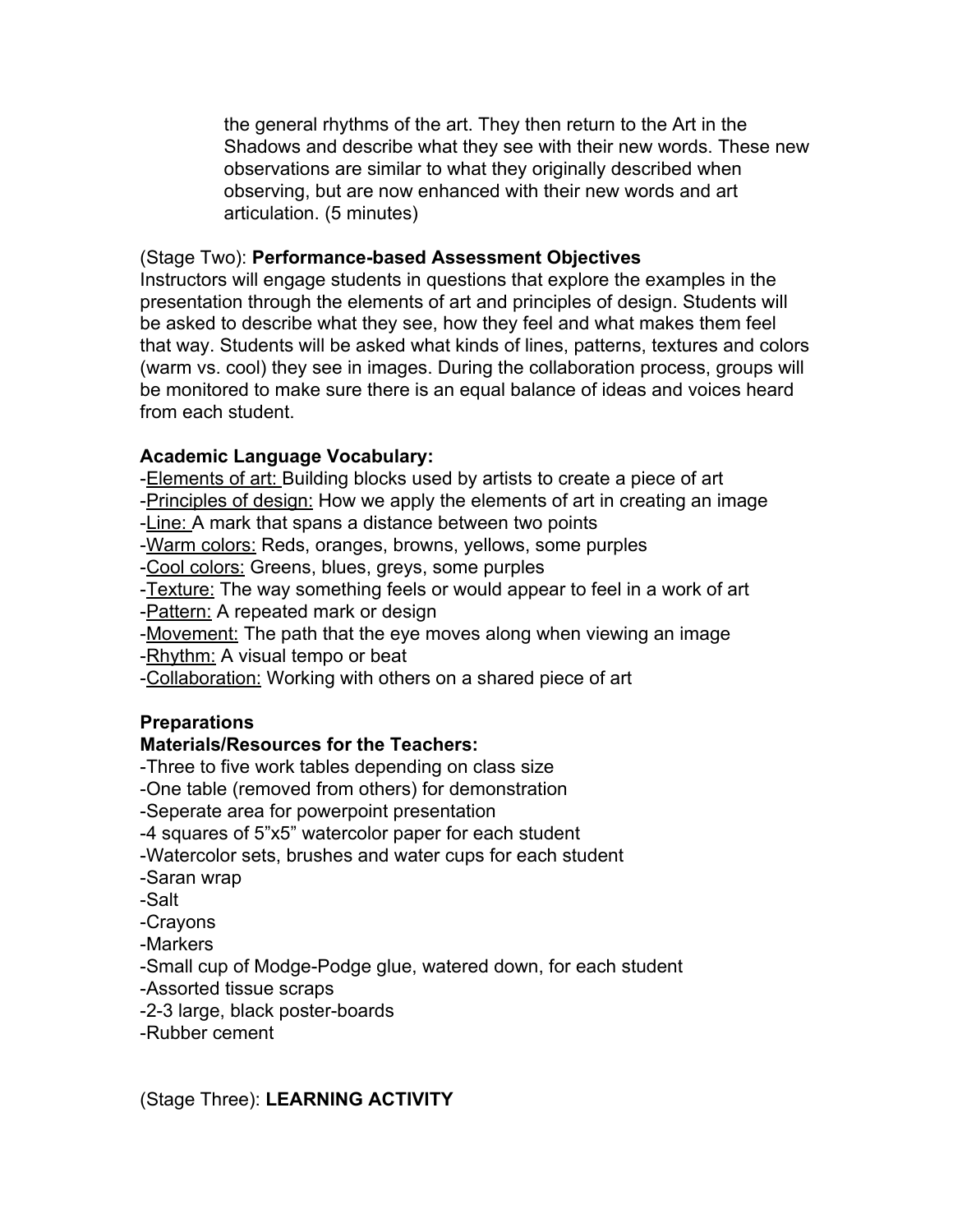- The students then follow the instructors to the demonstration table where they are introduced to the first two watercolor techniques that they will be using. First, we show them how to "wake up" the colors by adding water to the palette so that the paint becomes wet. The first technique we demonstrate is the saran wrap technique where a small square of saran wrap is placed on top of wet paint on paper. We set this aside to dry and explain that when it is ready we will peel the wrap off. Then we demonstrate the salt technique, where salt is sprinkled on to the wet paint, leaving spots and splotches where it absorbs the watercolor. (5 minutes)
- The students then are seated at their workspace where there are four 5x5" watercolor squares and water containers with watercolor brushes in front of them. Watercolor paint sets are then distributed when all students are attentive and listening. (2 minutes)
- They are instructed to start by using their new color knowledge base to decide what kinds of colors they would like. The instructors walk around the room and watch the students work. When they are ready and one square is covered in wet paint, they are given a piece of saran to lay on top. This piece is then removed to dry while they begin wetting another square with paint. When this square is painted, instructors will allow students to take a pinch of salt from their hands and sprinkle it on to the wet paint. This is then set aside to dry. (15 minutes)
- When all students have finished the first two squares, they gather again at the demonstration table for the final two demos. The first is a wax resist using crayons to draw lines and shapes, with watercolor painted over. The children observe how the wax and water do not mix and their crayon lines remain intact. The next starts with using markers to color on the paper, and then a thin layer of watered-down modge podge is applied to adhere scraps on tissue paper. The glue bleeds the color of the markers unlike the crayon marks which remained intact. (5 minutes)
- Students return to work table and crayons are distributed. When students finish their wax resists, they are set aside to dry and the crayons are exchanged for markers, small cups of modge-podge and assorted tissue scraps. They complete the final square and set aside to dry. (20 minutes)
- The instructors reveal the large posterboards and explain that some of their work will be used in a collaboration that will hang in the display window of the gallery. We define collaboration as working together to make one piece of art. (5 minutes)
- The students then collect all four squares which have been drying, and decide on which two they would like to keep, and which two they would like to contribute to the collaborative piece. (2 minutes)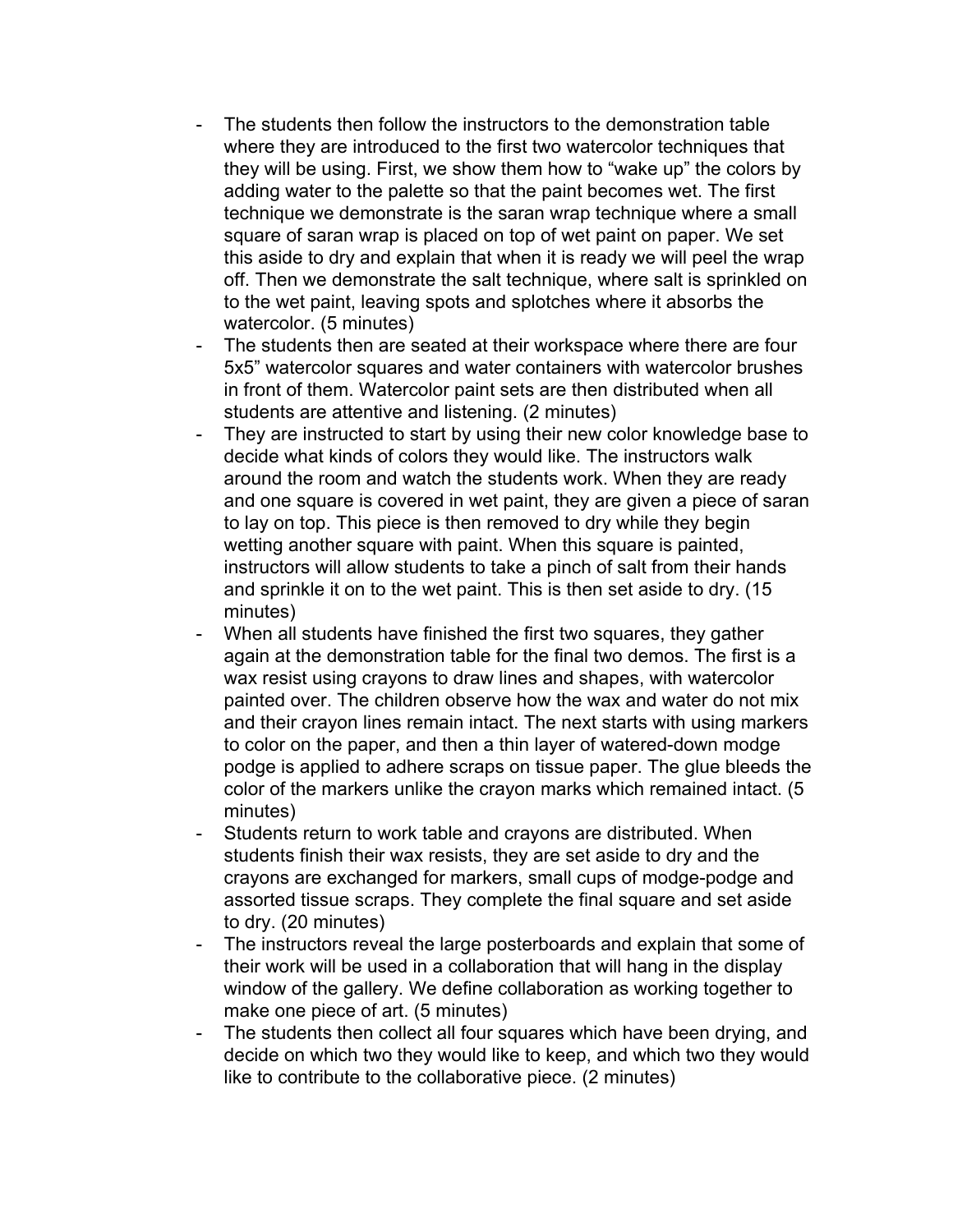- Students are then divided into groups and within their groups arrange their two selected squares on the poster board with their peers. The instructors then glue the squares to the board using rubber cement. (7 minutes)

#### **Closure and Review:**

The instructors hold up the boards on the wall so that students may admire the work. They are asked what kinds of elements they used to create these pieces, and how they look similar to the Art in the Shadows images. (5 minutes)

#### **ACADEMIC CONTENT STANDARDS ADDRESSED – KINDERGARTEN Ohio Department of Education Visual Arts Standard**

#### **ENDURING UNDERSTANDINGS:**

**K**: Critical and Creative Thinking: Students combine and apply artistic and reasoning skills to imagine, create, realize and refine artworks in conventional and innovative ways.

Authentic Application and Collaboration: Students work individually and in groups to focus ideas and create artworks that address genuine local and global community needs.

#### **PROGRESS POINTS:**

**K**: D. Produce artworks that express and represent their experiences, imagination and ideas using a range of media including new technologies.

# **CONTENT STATEMENT Perceiving/Knowing**

**K:** 5PE Identify and name materials used in visual art.

6PE Recognize and point out basic elements of art in their own artworks and that of others.

# **CONTENT STATEMENT Producing/Performing**

**K:** 1PR Explore and experiment with a range of art materials and tools to create and communicate personal meaning.

3PR Discover, select and combine art and design elements to communicate subject matter in various visual forms.

# **CONTENT STATEMENT Responding/Reflecting**

**K:** 1RE Describe their artworks and efforts and share their artmaking processes.

**2RE Show confidence and pride in their artistic accomplishments.** 

5RE Describe what they see and feel in selected works of art.

**6RE** Recognize and point out the similarities and differences between artistic styles.

# **ACADEMIC CONTENT STANDARDS ADDRESSED – 1st GRADE**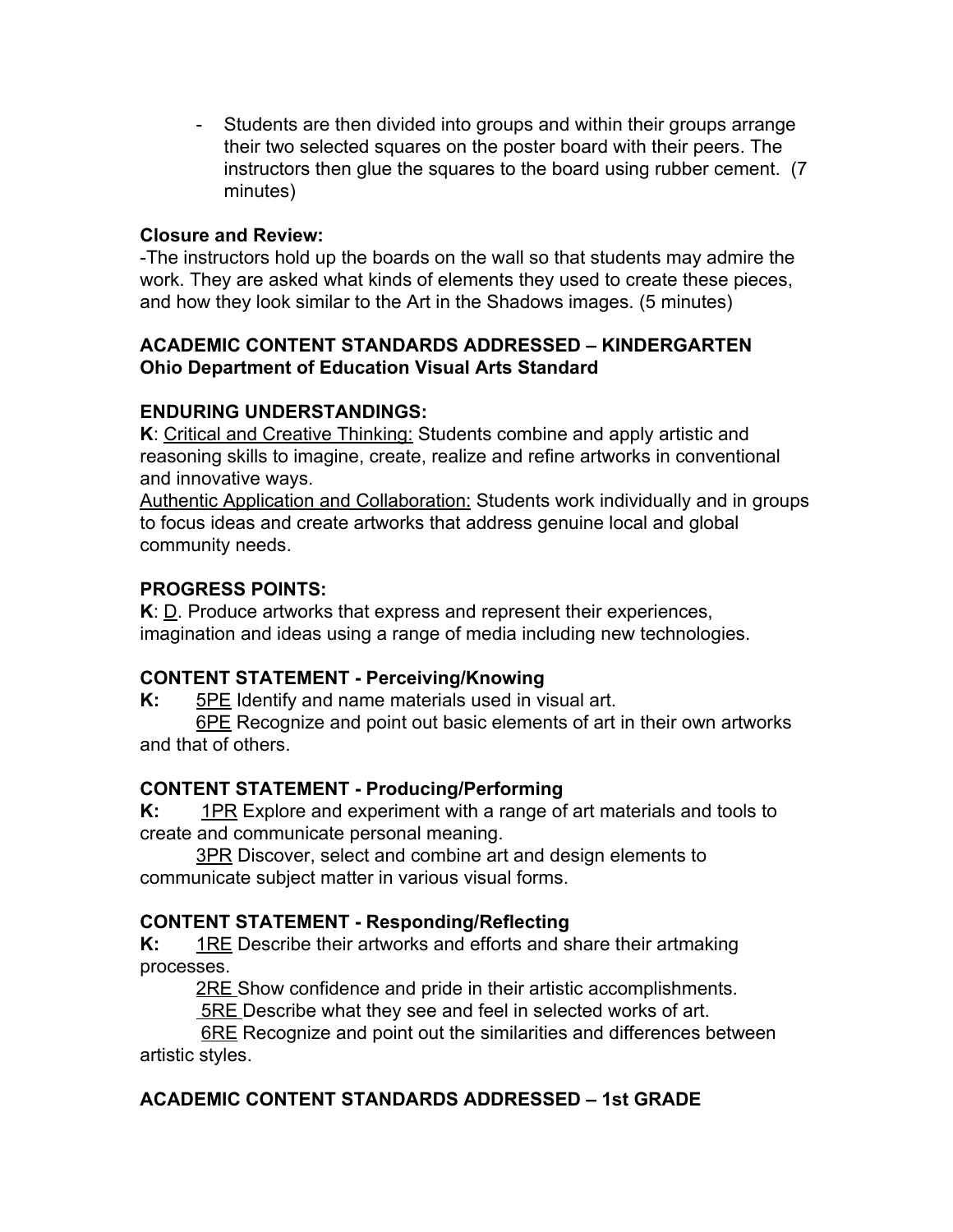# **Ohio Department of Education Visual Arts Standard**

#### **ENDURING UNDERSTANDINGS:**

**1**: Critical and Creative Thinking: Students combine and apply artistic and reasoning skills to imagine, create, realize and refine artworks in conventional and innovative ways.

Authentic Application and Collaboration: Students work individually and in groups to focus ideas and create artworks that address genuine local and global community needs.

# **PROGRESS POINTS:**

**1**: D. Produce artworks that express and represent their experiences, imagination and ideas using a range of media including new technologies.

#### **CONTENT STATEMENT Perceiving/Knowing**

**1:** 3PE: Examine one or more cultural and historical artworks and respond to the visual, expressive features in the work.

**4PE:** Identify and point out visual art and design elements and principles in their own artworks and in those of others using art vocabulary

#### **CONTENT STATEMENT Producing/Performing**

**1:** 1PR Demonstrate beginning skill and craftsmanship in the use of art materials and tools.

5PR Use selected art and design elements and principles to explore ideas, feelings and relationships.

# **CONTENT STATEMENT Responding/Reflecting**

**1:** 3RE Share their artmaking processes with peers.

#### **ACADEMIC CONTENT STANDARDS ADDRESSED – 2nd GRADE Ohio Department of Education Visual Arts Standard**

# **ENDURING UNDERSTANDINGS:**

**2**: Critical and Creative Thinking: Students combine and apply artistic and reasoning skills to imagine, create, realize and refine artworks in conventional and innovative ways.

Authentic Application and Collaboration: Students work individually and in groups to focus ideas and create artworks that address genuine local and global community needs.

# **PROGRESS POINTS:**

**2**: D. Produce artworks that express and represent their experiences, imagination and ideas using a range of media including new technologies.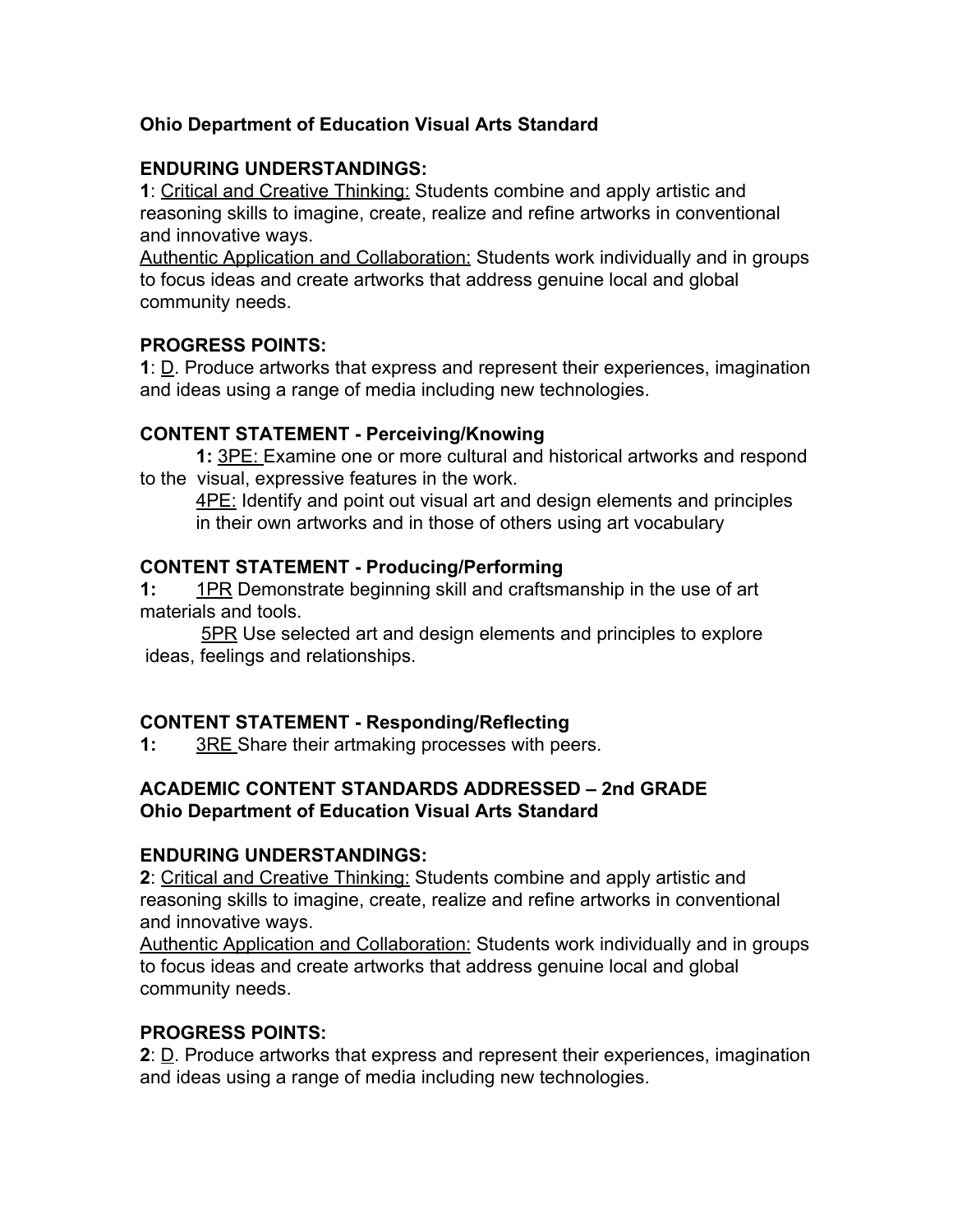# **CONTENT STATEMENT Perceiving/Knowing**

**2:** 1PE Notice and point out details and respond to expressive features in artworks.

# **CONTENT STATEMENT Producing/Performing**

**2:** 1PR Demonstrate increasing skill and craft in the use of art tools and materials with attention to their diverse qualities.

2PR Envision what cannot be observed directly and depict it visually.

4PR Demonstrate flexibility in their creative processes and use of art materials.

5PR Identify, select and use art and design elements and principles to express emotions and produce a variety of visual effects (e.g., nuances of surface, contour, pattern and tone).

# **CONTENT STATEMENT Responding/Reflecting**

**2:** 4RE Share their personal interpretations of the meanings conveyed in various works of art.

5RE Describe how an artist uses the elements and principles of design to create expressive impact in a work of art.

# **ACADEMIC CONTENT STANDARDS ADDRESSED – 3rd GRADE Ohio Department of Education Visual Arts Standard**

# **ENDURING UNDERSTANDINGS:**

**3**: Critical and Creative Thinking: Students combine and apply artistic and reasoning skills to imagine, create, realize and refine artworks in conventional and innovative ways.

Authentic Application and Collaboration: Students work individually and in groups to focus ideas and create artworks that address genuine local and global community needs.

# **PROGRESS POINTS:**

**3**: C. Demonstrate technical skill, craftsmanship and reasoning abilities in solving visual art problems using appropriate tools, media and technologies.

D. Express personal responses to artistic works giving reasons for their interpretations and preferences.

E. Provide and use feedback to improve and refine their artworks.

# **CONTENT STATEMENT Perceiving/Knowing**

**3:** 2PE Identify the relationships between and among selected elements and principles of art and design.

# **CONTENT STATEMENT Producing/Performing**

**3:** 1PR Demonstrate skill and expression in the use of art techniques and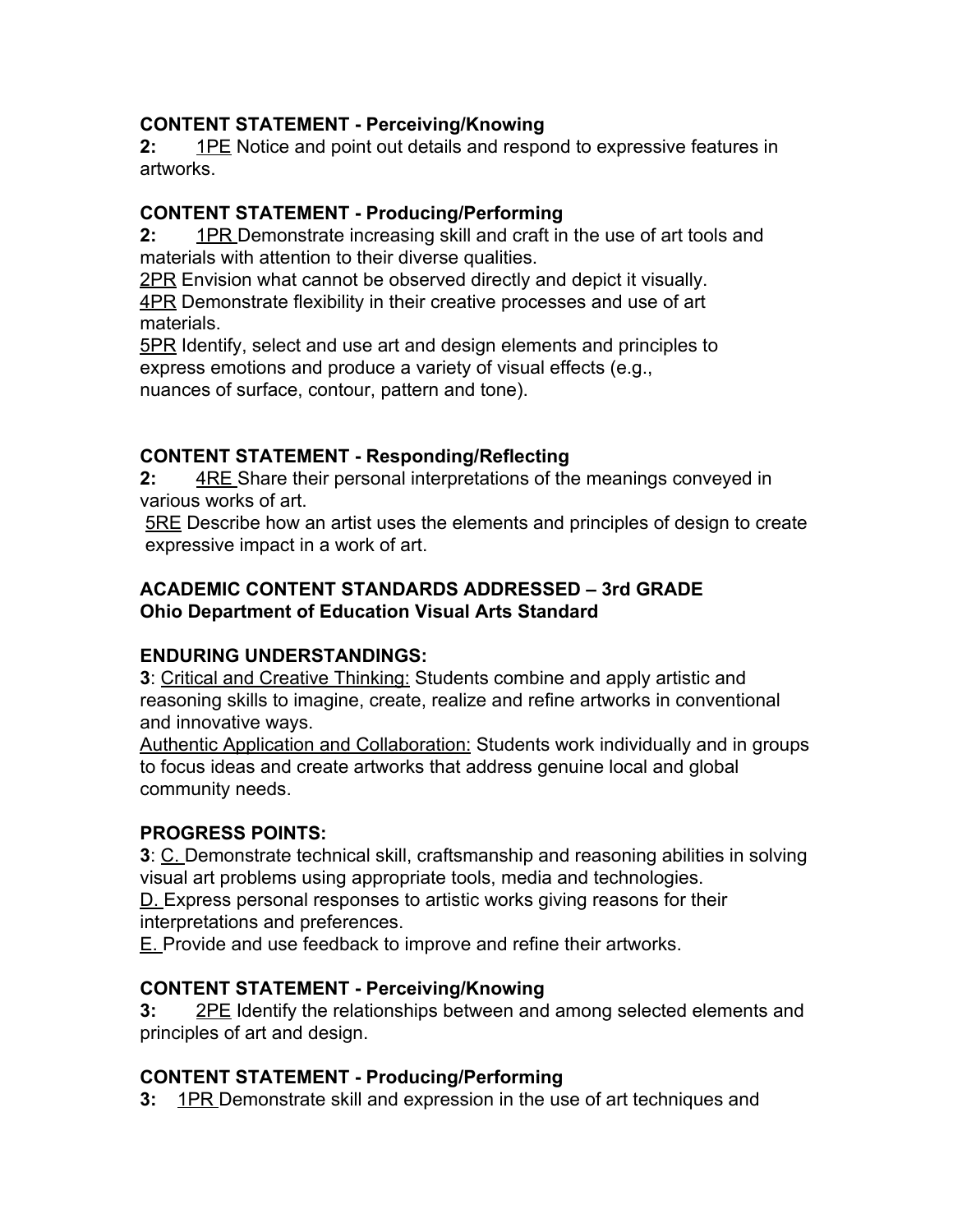processes.

2PR Use appropriate visual art vocabulary during artmaking processes. 3PR Find and solve problems of personal relevance and interest when developing artmaking ideas.

4PR Create artworks that demonstrate awareness of two- and three- dimensional space.

5PR Show increasing attention to the nuances of elements and principles of design when creating personal works of art.

6PR Collaborate with others to create a work of art that addresses an interdisciplinary theme

# **CONTENT STATEMENT Responding/Reflecting**

**3:** 1RE Examine and describe how art and design principles are used by artists to create visual effects.

3RE Compare and contrast their opinions of a work of art with those of their peers.

5RE Use feedback and self-assessment to improve the quality of personal artworks.

# **ACADEMIC CONTENT STANDARDS ADDRESSED – 4th GRADE Ohio Department of Education Visual Arts Standard**

# **ENDURING UNDERSTANDINGS:**

**4**: Critical and Creative Thinking: Students combine and apply artistic and reasoning skills to imagine, create, realize and refine artworks in conventional and innovative ways.

Authentic Application and Collaboration: Students work individually and in groups to focus ideas and create artworks that address genuine local and global community needs.

# **PROGRESS POINTS:**

**4**: C. Demonstrate technical skill, craftsmanship and reasoning abilities in solving visual art problems using appropriate tools, media and technologies.

D. Express personal responses to artistic works giving reasons for their interpretations and preferences.

E. Provide and use feedback to improve and refine their artworks.

# **CONTENT STATEMENT Perceiving/Knowing**

**4:** 1PE Use sensory details and descriptive language to identify and describe universal themes, subject matter and ideas expressed across arts disciplines.

2PE Notice and describe different visual effects resulting from artmaking techniques.